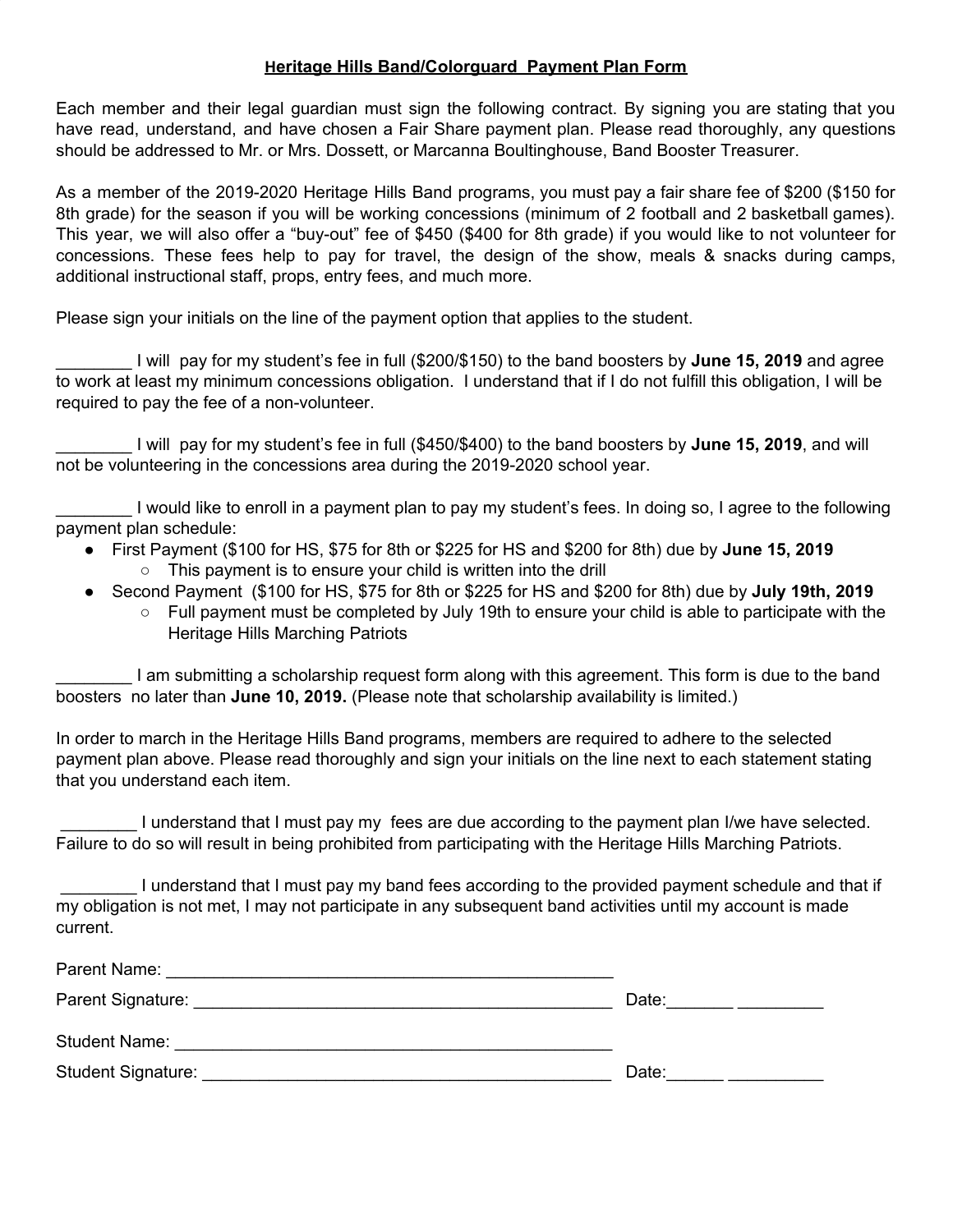## **Heritage Hills Band/Guard Scholarship Request Form**

| This form, along with your signed and filled out payment plan form, is to be placed in a sealed envelope along<br>with your student's name written on the outside and returned to the Heritage Hills Band Boosters no later than<br>June 10, 2019. You will be notified if your request was acceptance through letter or email. |
|---------------------------------------------------------------------------------------------------------------------------------------------------------------------------------------------------------------------------------------------------------------------------------------------------------------------------------|
|                                                                                                                                                                                                                                                                                                                                 |
|                                                                                                                                                                                                                                                                                                                                 |
| Please identify which program your student is participating in (middle or high<br>school):_______________________                                                                                                                                                                                                               |
| Please give a brief summary of your request for a scholarship:                                                                                                                                                                                                                                                                  |
|                                                                                                                                                                                                                                                                                                                                 |
| <u> 1999 - 1999 - 1999 - 1999 - 1999 - 1999 - 1999 - 1999 - 1999 - 1999 - 1999 - 1999 - 1999 - 1999 - 1999 - 19</u>                                                                                                                                                                                                             |
|                                                                                                                                                                                                                                                                                                                                 |
| Please tell us how much you are able to pay towards your student's fees at this current time:                                                                                                                                                                                                                                   |
| \$                                                                                                                                                                                                                                                                                                                              |

## **Please initial next to the statement below:**

\_\_\_\_\_\_\_\_\_\_\_\_\_\_A part of contributing to my child's funds through a scholarship will be in the form of additional concession work above the mandatory games and committee obligations. I understand I may also be asked to help with other activities, such as chaperoning, helping with the annual band banquet, helping with the Dessert Cabaret, etc. I am willing to participate in these activities in exchange for support from the Heritage Hills Band Boosters for my student's fees.

\_\_\_\_\_\_\_\_\_\_\_\_\_\_I understand that if the terms of my scholarship are not met, I will be immediately responsible for the full fee (Volunteer Fee level if I have worked 2 games for Basketball and 2 games for Football, Non-volunteer fee level if I have not worked the mandatory number of games). I further understand that I will not be eligible for any future scholarships if I violate the terms of any scholarships received.

**Parent Signature: \_\_\_\_\_\_\_\_\_\_\_\_\_\_\_\_\_\_\_\_\_\_\_\_\_\_\_\_\_\_\_\_\_\_\_ Date: \_\_\_\_\_\_\_\_\_\_\_\_\_\_**